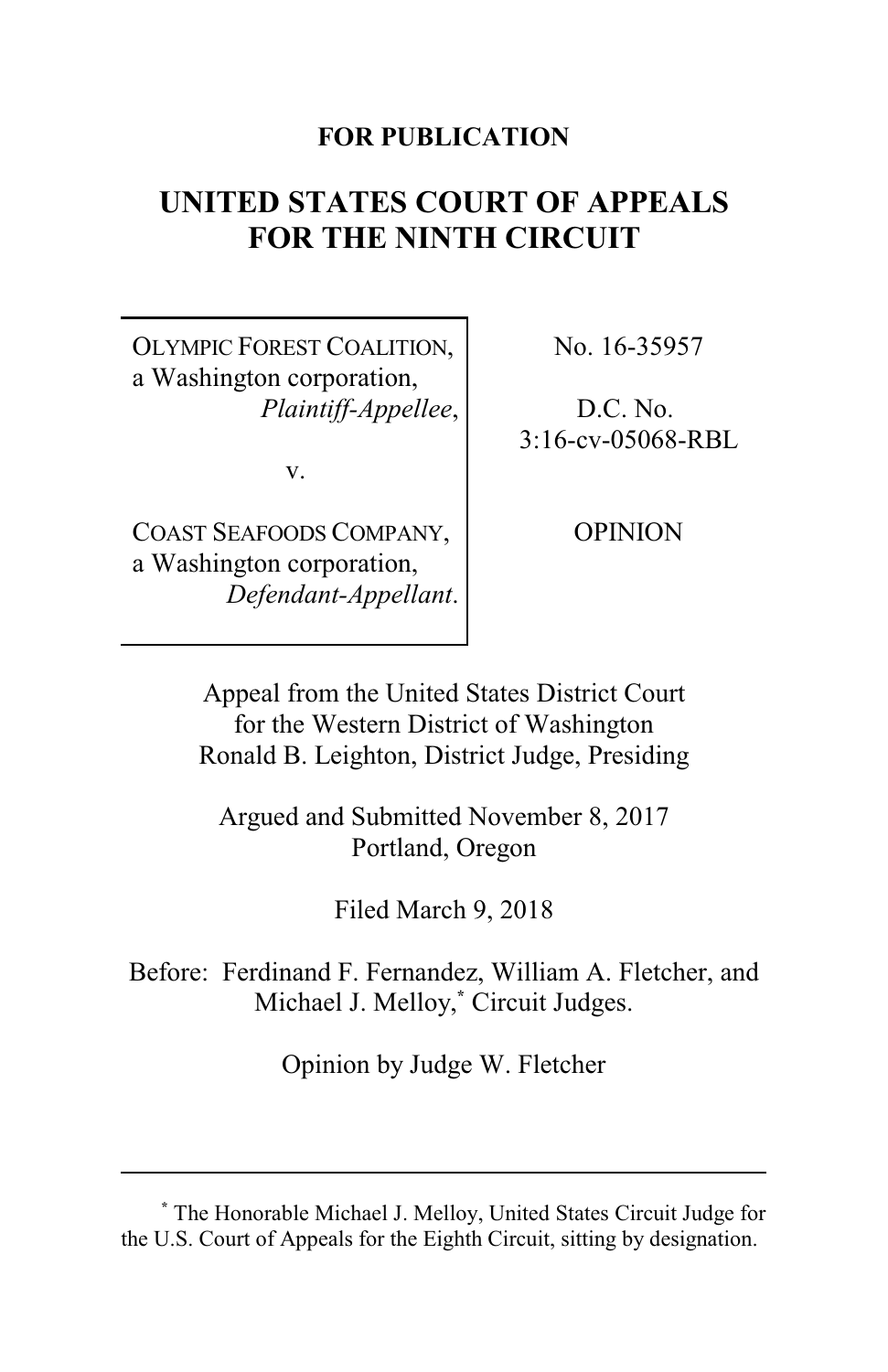## **SUMMARY\***

### **Environmental Law**

The panel affirmed the district court's denial of a motion to dismiss a Clean Water Act suit alleging that discharges from the defendant's oyster hatchery required a National Pollution Discharge Elimination System permit.

The panel held that pipes, ditches, and channels that discharge pollutants from non-concentrated aquatic animal production facilities are "point sources" requiring an NPDES permit.

## **COUNSEL**

Bruce L. Campbell (argued), Miller Nash Graham & Dunn LLP, Portland, Oregon, for Defendant-Appellant.

Paul A. Kampmeier (argued), Kampmeier & Knutsen, PLLC, Seattle, Washington; Brian A. Knutsen, Kampmeier & Knutsen, PLLC, Portland, Oregon; for Plaintiff-Appellee.

Samuel W. Plauché and Amanda M. Carr, Plauché & Carr LLP, Seattle, Washington, for Amici Curiae Pacific Coast Shellfish Growers Association and East Coast Shellfish Growers Association.

**<sup>\*</sup>** This summary constitutes no part of the opinion of the court. It has been prepared by court staff for the convenience of the reader.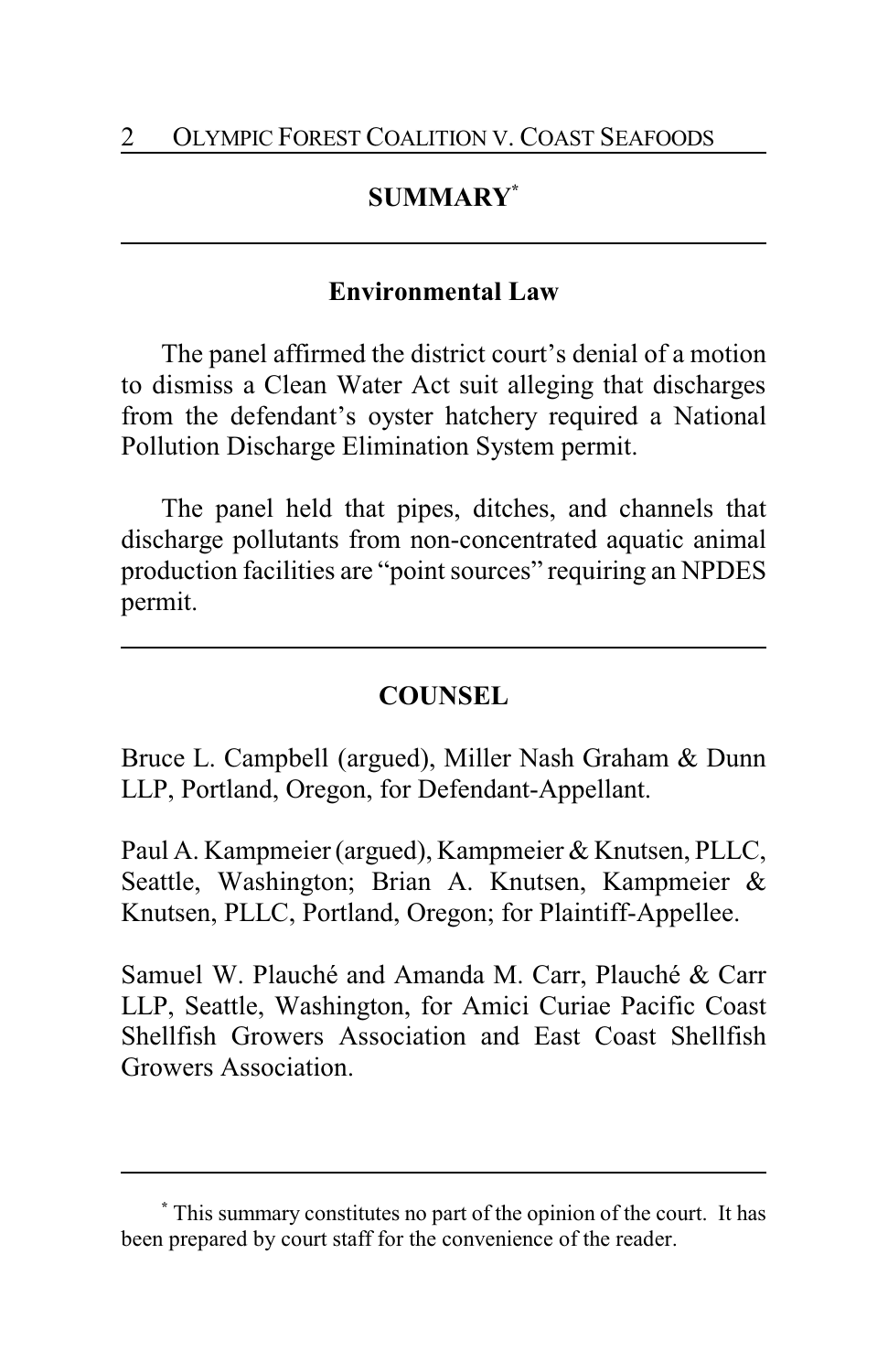Robert W. Ferguson, Attorney General; Ronald L. Lavigne, Senior Counsel; Olympia, Washington, for Amicus Curiae State of Washington, Department of Ecology.

#### **OPINION**

W. FLETCHER, Circuit Judge:

Olympic Forest Coalition ("Olympic Forest") brought suit against Coast Seafoods Company ("Coast") under the Clean Water Act ("CWA" or "Act"), contending that discharges from Coast's oyster hatchery through "pipes, ditches, and channels" require a National Pollution Discharge Elimination System ("NPDES") permit. Coast moved to dismiss under Federal Rule of Civil Procedure 12(b)(6) on the ground that its hatchery is an aquatic animal production facility that can be regulated as a "point source" under the CWA only if it is a "concentrated aquatic animal production facility" ("CAAPF").

The district court denied Coast's motion to dismiss, holding that pipes, ditches, and channels that discharge pollutants from its hatchery are point sources within the meaning of 33 U.S.C. § 1362(14). The district court certified for interlocutory appeal under 28 U.S.C. § 1292(b) the question whether an NPDES permit is required for discharges through pipes, ditches, and channels from an aquatic animal production facility that is not a CAAPF.

We affirm.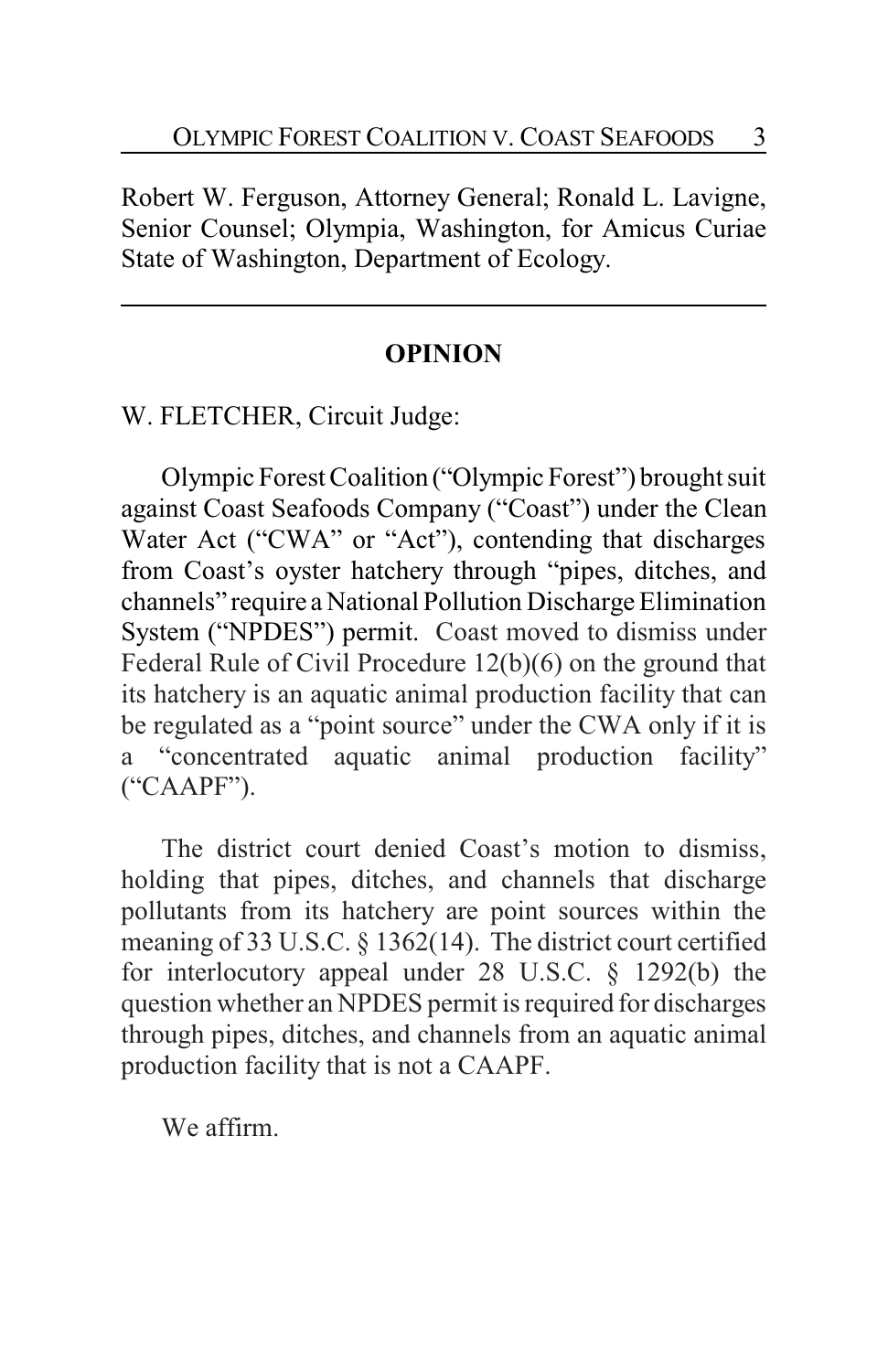#### I. Background

We recount the facts as alleged in the complaint and as supplemented by a letter from the Washington State Department of Ecology of which we have taken judicial notice. The complaint alleges that Coast owns and operates a cold-water oyster hatchery adjacent to Quilcene Bay, near the north end of Hood Canal in Washington State. Coast's hatchery is the world's largest shellfish hatchery, capable of producing over 45 billion eyed oyster larvae per year. As part of its operation, the hatchery discharges pollutants into Quilcene Bay through pipes, ditches, and channels, including the following: "suspended solids, nitrogen, phosphorous, ammonia, nitrites, nitrates, Chlorophyll *a*, Phaeoshytin *a*, heat, pH, salinity, dissolved oxygen, and chlorine."

The complaint further alleges that Coast hired a consulting firm, Rensel Associates Aquatic Sciences ("Rensel Associates"), to assess the effluent discharged from the hatchery. After sampling the effluent, Rensel Associates produced a report on February 7, 2013, that documented the presence of certain pollutants in the effluent. However, Rensel Associates did not sample all sources of effluent from the hatchery and did not test for the presence of chlorine. The complaint alleges that water quality samples taken from Quilcene Bay on June 25, June 29, July 2, July 9, July 11, July 16, and July 17, 2014, indicated discharges of chlorine from Coast's hatchery.

On January 27, 2016, Olympic Forest filed a citizen suit under § 505 of the CWA, alleging that discharges from the hatchery through pipes, ditches, and channels violate  $\S 301(a)$ of the Act because the hatchery has not obtained a NPDES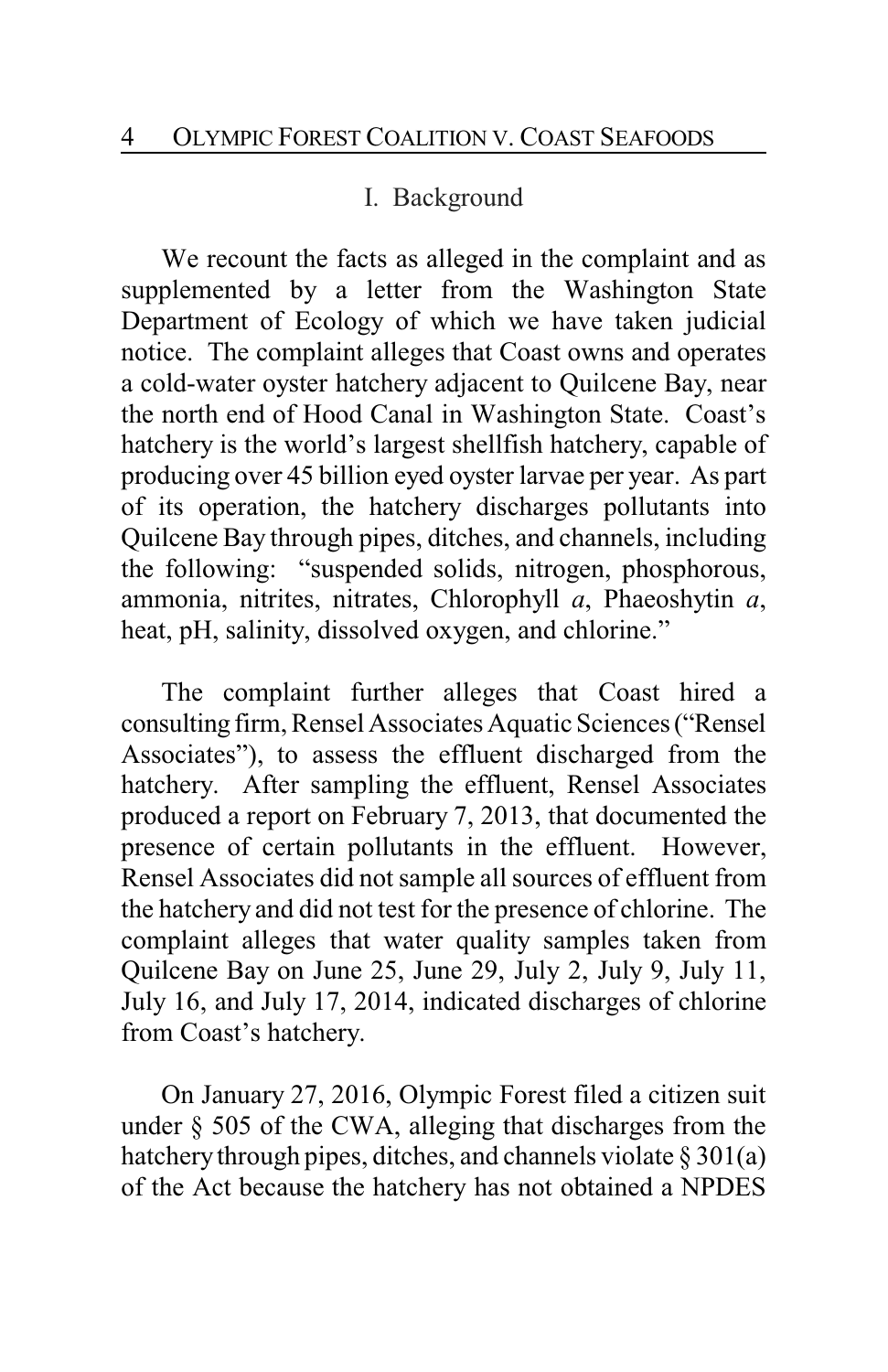permit. 33 U.S.C. §§ 1365, 1311(a). Pipes, ditches, and channels are "point sources" under 33 U.S.C. § 1362(14).

On July 19, 2016, six months after Olympic Forest filed its complaint, Coast wrote a letter to the Washington Department of Ecology ("Ecology"), referencing the 2013 Rensel Report and asking "whether the Department of Ecology's (Ecology) view, communicated in 2013, that Coast's Quilcene shellfish hatchery does not require a National Pollution Discharge Elimination System (NPDES) permit, is still applicable." On July 29, 2016, ten days later, Ecology responded that an NPDES permit was not required. Ecology gave two reasons for its conclusion. First, the hatchery did not meet the criteria for automatic designation as a CAAPF under 40 C.F.R. § 122.24, Appendix C. Second, "[an] Ecology surface water monitoring specialist had reviewed the report and concurred with Dr. Rensel's findings that discharge from facility was unlikely to alter the Quilcene Bay water quality." We have taken judicial notice of Ecology's July 29 letter.

Coast moved under Rule 12(b)(6) to dismiss the complaint, contending that despite the hatchery's use of pipes, ditches, and channels to discharge pollutants into Quilcene Bay, a NPDES permit was not required. Coast argued to the district court, and argues here, that its hatchery can be required to obtain an NPDES permit only if it is a CAAPF. A CAAPF is a subcategory of the statutory category "concentrated animal feeding operation" ("CAFO"), which is a point source under  $\S 1362(14)$ . Coast argues that an aquatic animal production facility — including any pipes, ditches, and channels associated with the facility — is a point source only if it is a CAAPF. Thus, it argues, pipes, ditches, and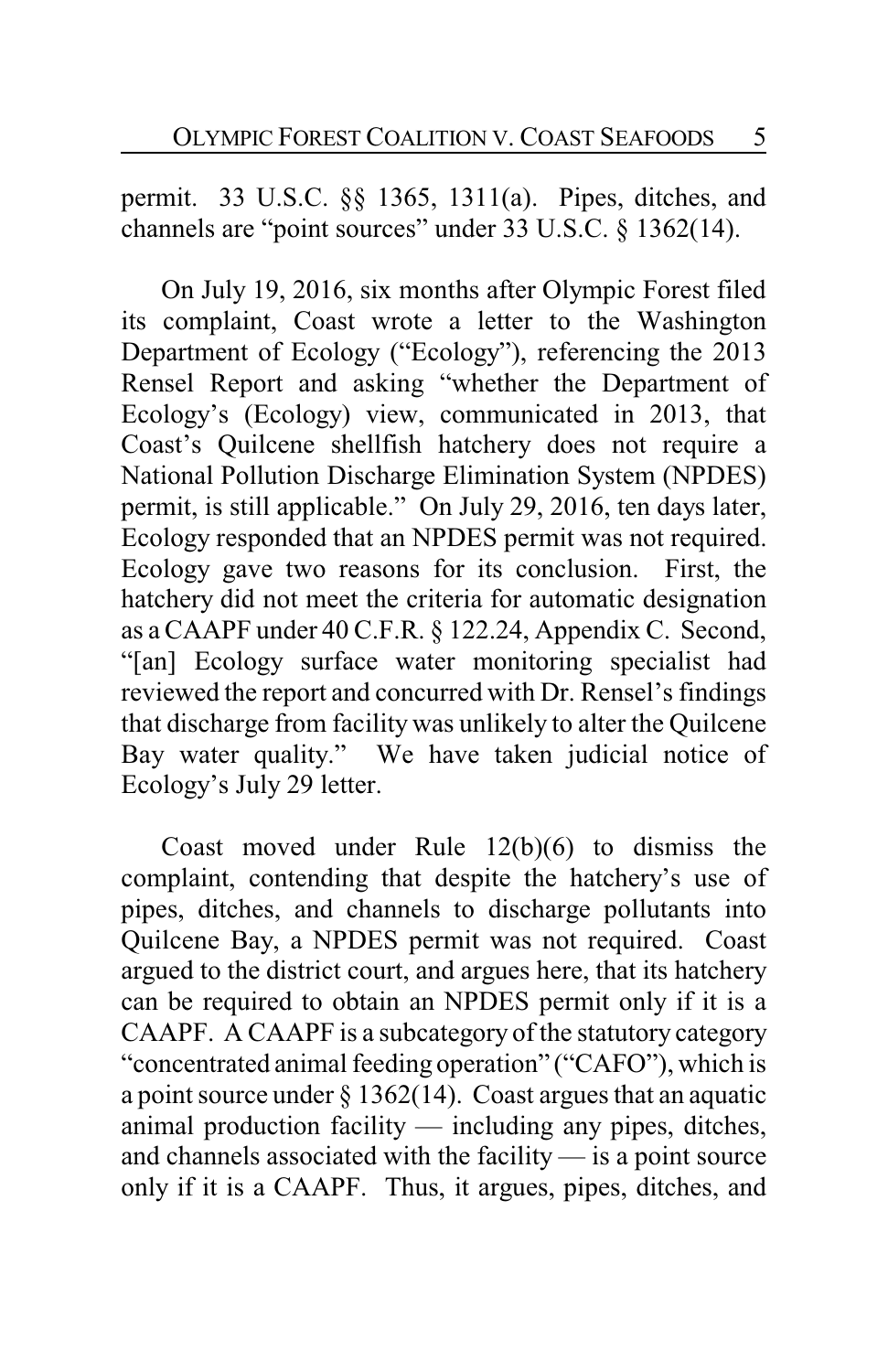channels that discharge pollutants from an aquatic animal production facility cannot themselves be point sources.

The district court denied Coast's motion to dismiss. We affirm.

## II. Standard of Review

We review de novo a district court's denial of a motion to dismiss under Rule 12(b)(6). *Carlin v. DairyAmerica, Inc*., 705 F.3d 856, 866 (9th Cir. 2013). We accept all plausible allegations as true and construe them in the light most favorable to the claim. *Knievel v. ESPN*, 393 F.3d 1068, 1072 (9th Cir. 2005).

We also review de novo the district court's interpretation of the CWA and its implementing regulations. *League of Wilderness Defs./Blue Mts. Biodiversity Project v. Forsgren*, 309 F.3d 1181, 1183 (9th Cir. 2002). We review the EPA's interpretation of the CWA under *Chevron, U.S.A., Inc. v. Natural Resources Defense Council, Inc.*, 467 U.S. 837, 842–43 (1984).

#### III. Discussion

In 1948, Congress enacted the Federal Water Pollution Control Act ("FWPCA"), which encouraged states to pass uniform laws to address water contamination. Federal Water Pollution Control Act of 1948, Pub. L. No. 80-845, 62 Stat. 1155. In 1972, in response to the increased degradation of the nation's waters, Congress amended the FWPCA, replacing the state-run water maintenance system with increased federal obligations, including strict timetables, permit requirements, and technology-based effluent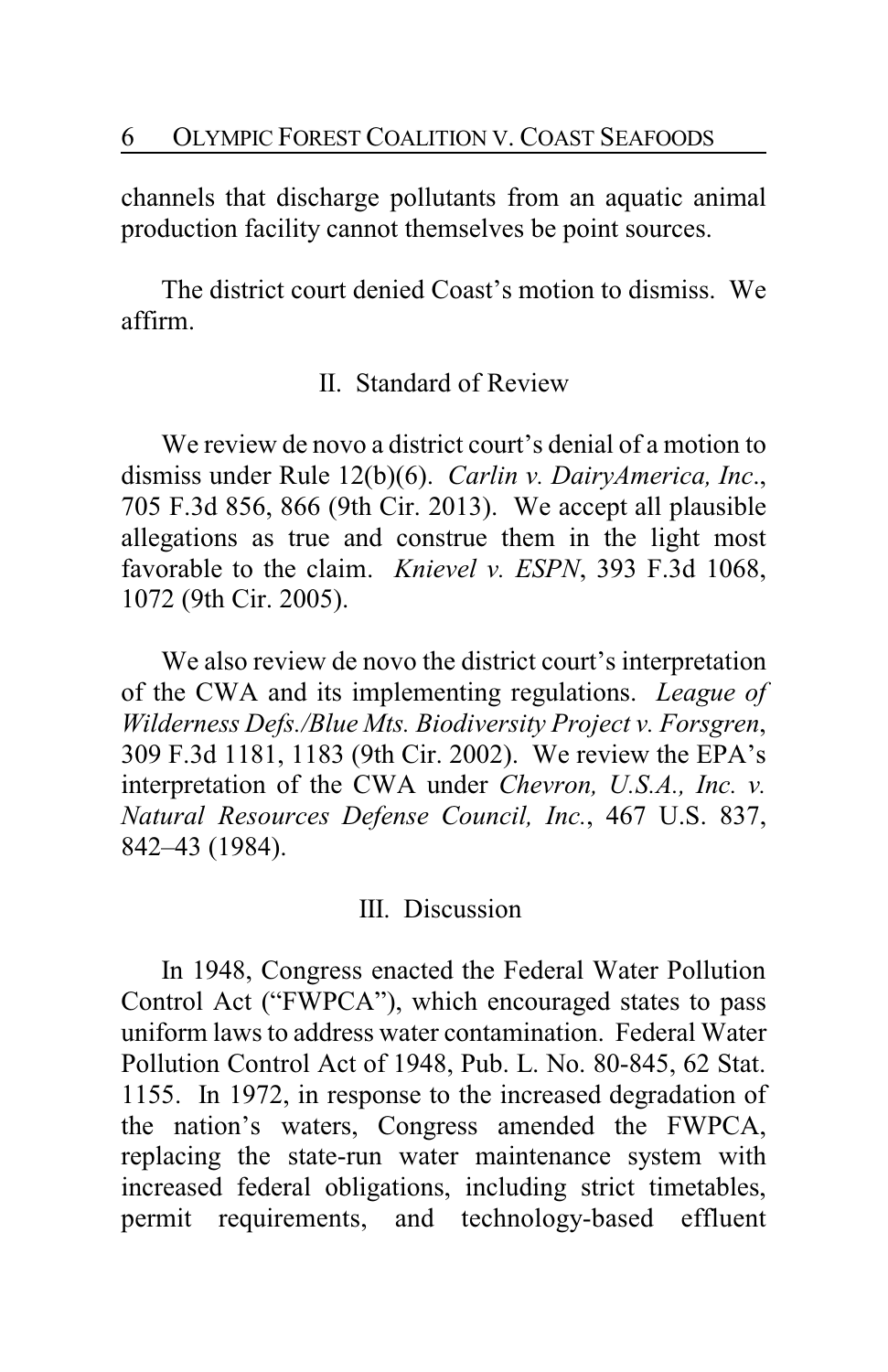limitations. *Nat. Res. Def. Council, Inc. v. Costle*, 568 F.2d 1369, 1371 (D.C. Cir. 1977); Pub. L. No. 92-500, 86 Stat. 816 (1972). In 1977, Congress amended the FWPCA and renamed it the Clean Water Act. The purpose of the CWA is to "restore and maintain the chemical, physical, and biological integrity of the Nation's waters." *Nw. Envtl. Def. Ctr. v. Brown*, 640 F.3d 1063, 1070 (9th Cir. 2011), *rev'd on other grounds*, *Decker v. Nw. Envtl. Def. Ctr.*, 568 U.S. 597  $(2013)$  (quoting 33 U.S.C. § 1251(a)). The CWA declared as a "national goal" the elimination of the discharges of pollutants into navigable waters by 1985. 33 U.S.C. § 1251(a)(1). To attain the goals of the Act, Congress placed limitations on point source discharges of pollutants through the NPDES permit system. *See* 33 U.S.C. § 1342 (authorizing only certain point source discharges). Section 301(a) of the Act prohibits "the discharge of any pollutant by any person" unless in compliance with an NPDES permit. 33 U.S.C. § 1311(a). Section 505 authorizes "any citizen" to bring a suit alleging a violation of the Act. 33 U.S.C. § 1365(a).

#### A. Text of the CWA

"It is well settled that the starting point for interpreting a statute is the language of the statute itself." *Gwaltney of Smithfield, Ltd. v. Chesapeake Bay Found., Inc.*, 484 U.S. 49, 56 (1987) (internal quotation marks and citation omitted). When interpreting a statute, we first use the "traditional tools of statutory construction," to determine whether Congress directly addressed the "precise question at issue." *Chevron*, 467 U.S. at 843 n.9. If the precise question at issue is addressed, then the "unambiguously expressed intent of Congress" controls. *Id.* at 843. A "clear and unambiguous" statutory provision is one in which the meaning is not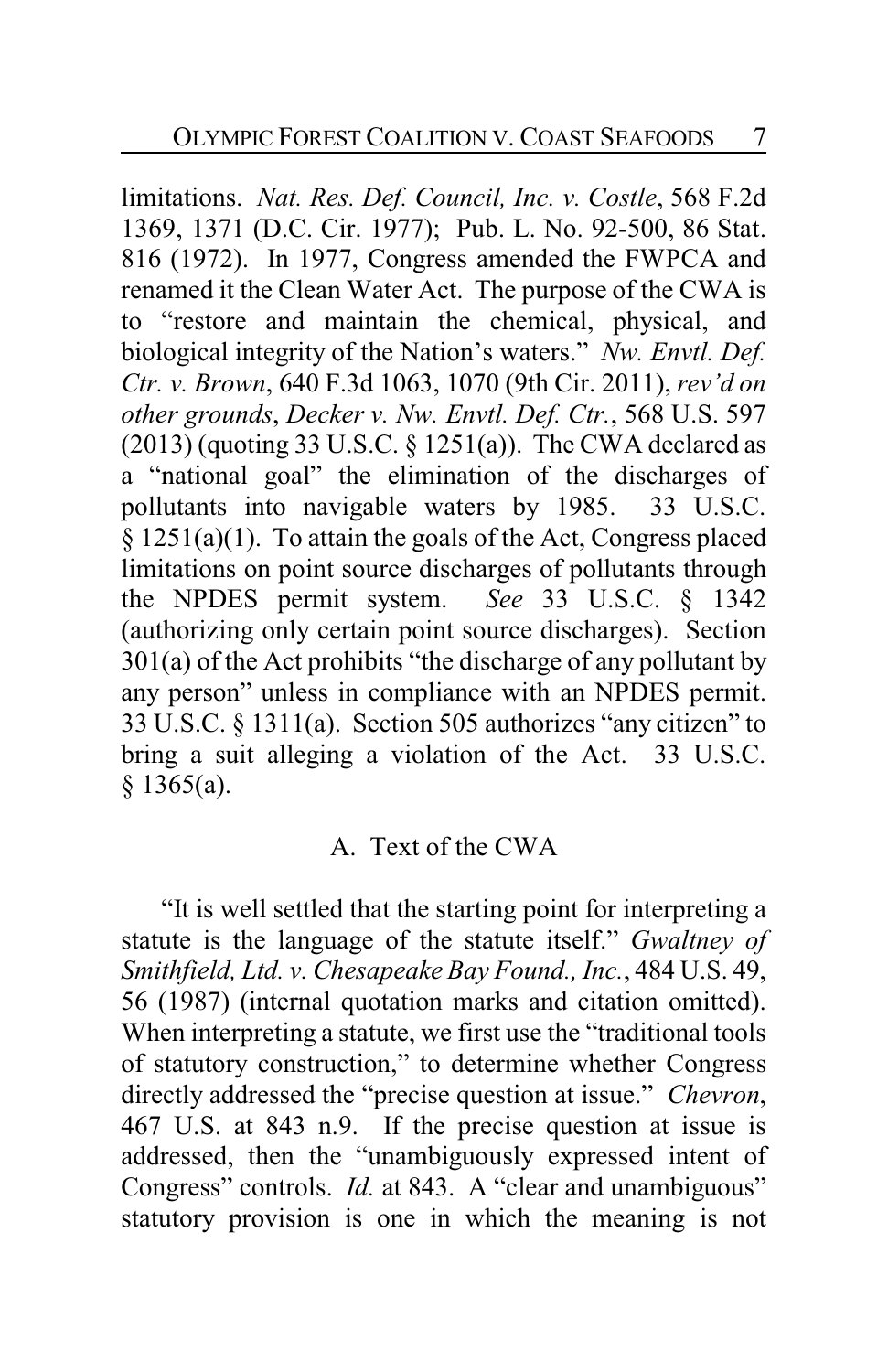contradicted by other language in the same act. *Barnhart v. Sigmon Coal Co., Inc.*, 534 U.S. 438, 460–62 (2002); *United States v. Rosenthal*, 266 F. Supp. 2d 1068 (N.D. Cal. 2003), *aff'd in part, rev'd in part on other grounds*, 454 F.3d 943 (9th Cir. 2006).

The CWA defines "point source" as follows:

The term "point source" means *any* discernible, confined and discrete conveyance, including but not limited to *any pipe, ditch, channel*, tunnel, conduit, well, discrete fissure, container, rolling stock, *concentrated animal feeding operation*, or vessel or other floating craft, from which pollutants are or may be discharged.

33 U.S.C. § 1362(14) (emphases added).

It is undisputed that discharges from point sources must obtain NPDES permits. It is also undisputed that under § 1362(14) "pipe[s], ditch[es], [and] channel[s]" are point sources, and that a CAAPF, a kind of "concentrated animal feeding operation," is also a point source. The disputed question is whether pipes, ditches, and channels that discharge pollutants from a non-concentrated aquatic animal production facility are point sources.

The key to interpreting  $\S$  1362(14) is the word "any." The CWA requires an NPDES permit for the "discharge of *any* pollutant." 33 U.S.C. § 1311(a) (emphasis added). The Act defines "discharge of a pollutant" as "*any* addition of any pollutant to the waters of the contiguous zone or the ocean from any point source other than a vessel or other floating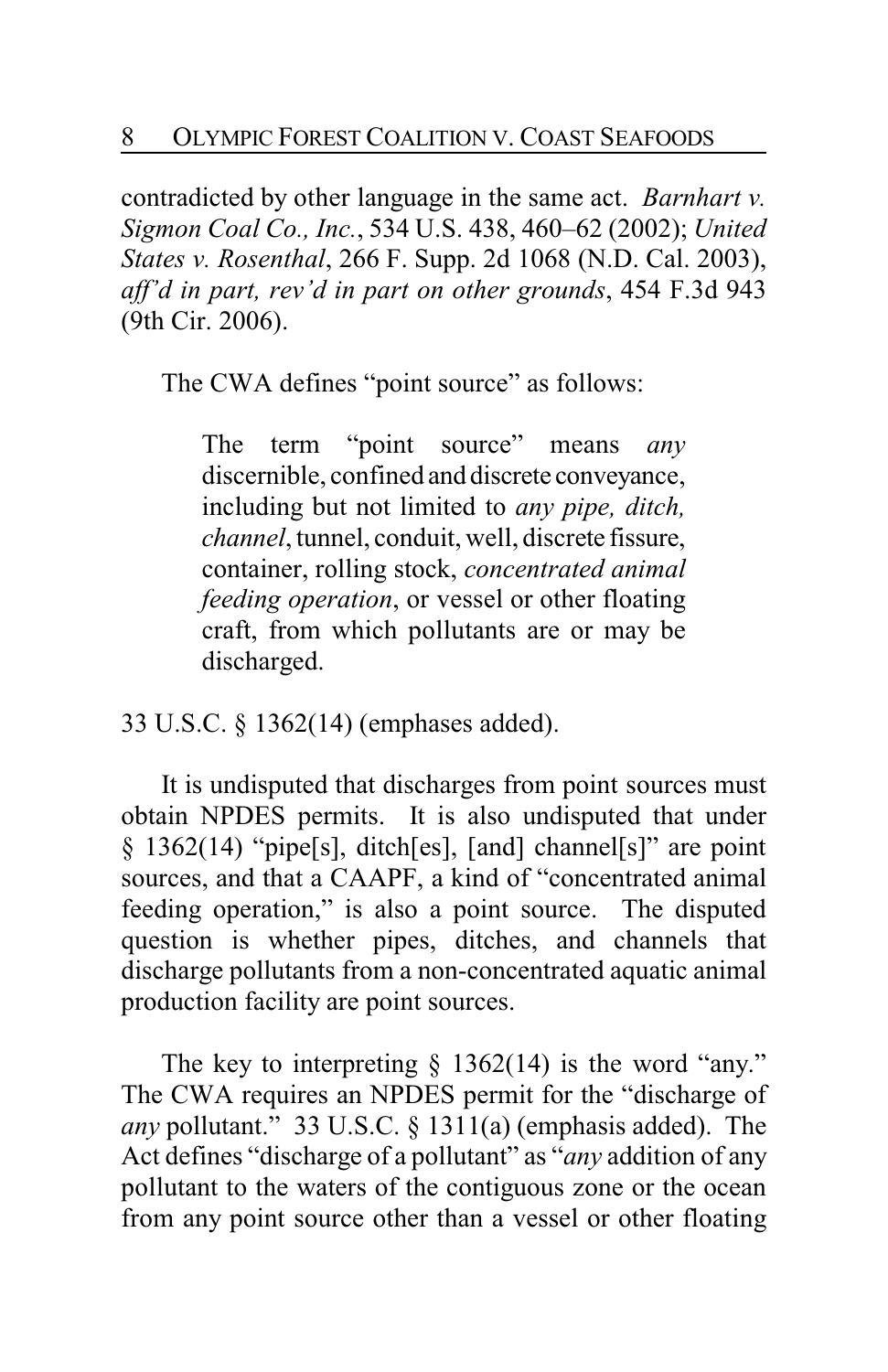craft." 33 U.S.C. § 1362(12) (emphasis added). And, as quoted above, the Act provides that "*any* . . . conveyance, including but not limited to *any* pipe, ditch, channel, . . . concentrated animal feeding operation," is a "point source." 33 U.S.C. § 1362(14).

The Supreme Court has interpreted the term "any" as being broad and all-encompassing. *See United States v. Williams*, 514 U.S. 527, 531–32 (1995) (broadly construing the word "any" in tax refund statute) (emphasis added). We have similarly interpreted "any." *See Lockett v. Ericson*, 656 F.3d 892, 898 (9th Cir. 2011) (finding that an "any issue determined therein" clause is all-inclusive); *Barker v. Riverside Cty. Office of Educ*., 584 F.3d 821, 825–26 (9th Cir. 2009) (holding that "any person aggrieved" and "any individual" are all-inclusive phrases); *Ivers v. United States*, 581 F.2d 1362, 1373 (9th Cir. 1978) (interpreting the term "any" broadly under forfeiture law).

The meaning of a statutory provision is also determined by placing the language in context — both the specific context in which it is used and the broader context of the overall statute. *Robinson v. Shell Oil Co*., 519 U.S. 337, 341 (1997); *Estate of Cowart v. Nicklos Drilling Co.*, 505 U.S. 469, 477 (1992); *McCarthy v. Bronson*, 500 U.S. 136, 139 (1991). Where exceptions or exemptions are meant in the CWA, they are expressly provided. For example, the Act carves out exemptions for what constitutes a "pollutant," 33 U.S.C. § 1362(6), what constitute "coastal recreation waters," 33 U.S.C. § 1362(21), what constitute "recreational vessels," 33 U.S.C. § 1362(25), and what constitutes a "point source," 33 U.S.C. § 1362(14). Further, the "point source" definition expressly exempts "agricultural stormwater discharges and return flows from irrigated agriculture."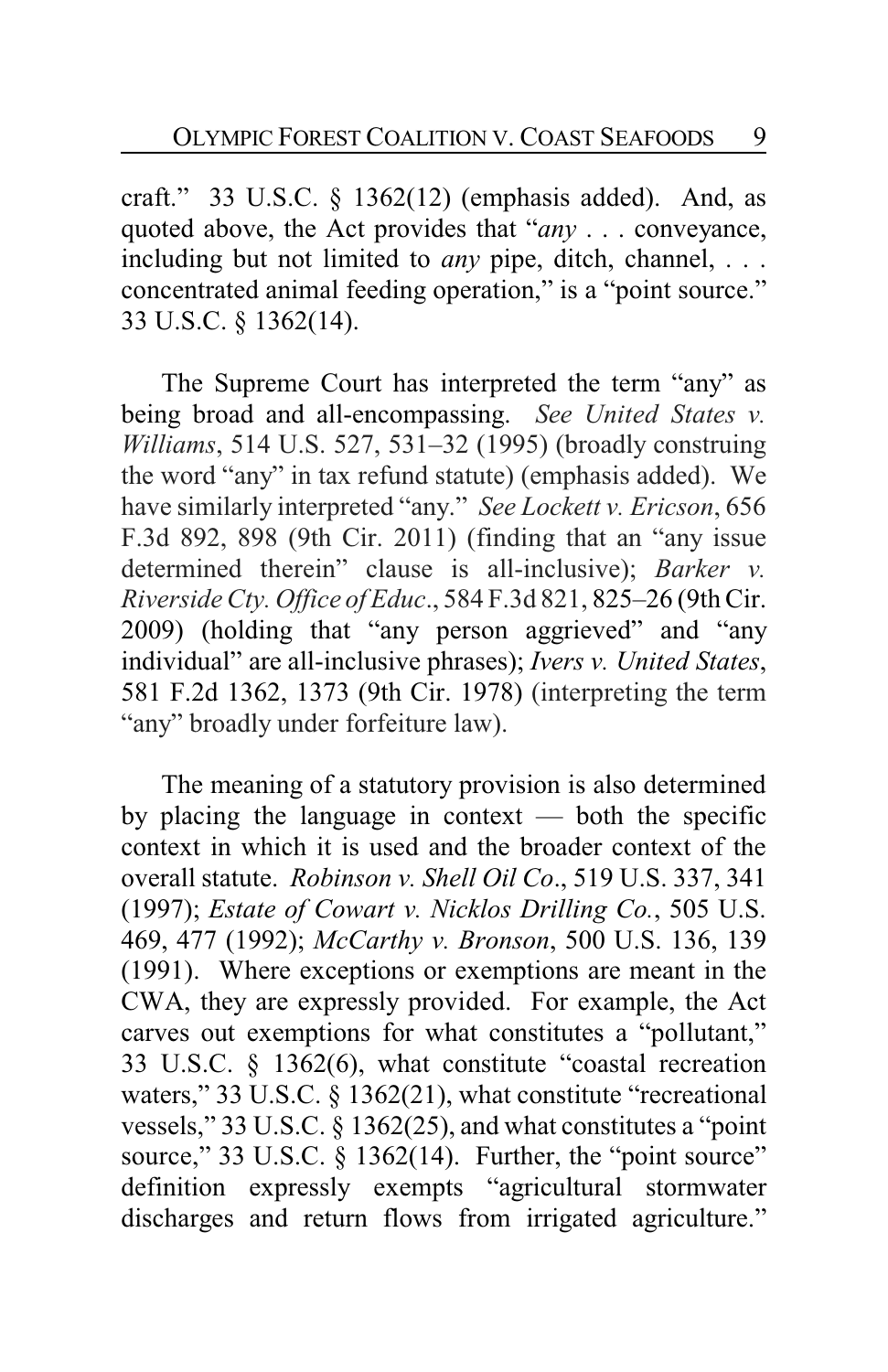33 U.S.C. § 1362(14). The Act does not exempt point source conveyances, such as pipes, ditches, and channels, that discharge pollutants from aquatic animal production facilities that are not CAAPFs.

We therefore conclude, as a matter of the plain meaning of the text of the CWA, that "pipes, ditches, channels," *and* "concentrated animal feeding operations" that discharge pollutants into navigable waters are all "point sources" subject to the NPDES permit requirement. *See Brown*, 640 F.3d at 1071 (relying on the "clarity of the text" of the CWA to hold that a "system of ditches, culverts, and channels" collecting storm water runoff was a point source); *Forsgren*, 309 F.3d 1181, 1185–86 (9th Cir. 2002) (relying on the "clear and unambiguous" text of CWA to hold that an aircraft spraying insecticide was point source). We further conclude, as a necessary corollary, that pipes, ditches, and channels that discharge pollutants from an aquatic animal production facility that is not a CAAPF are point sources for which an NPDES permit is required.

## B. EPA Definitions of CAFOs

Coast contends that the text of the CWA is unclear, and that we should defer under *Chevron* to the interpretation of the CWA by the Environmental Protection Agency ("EPA"). The EPA is not a party to this litigation and has taken no position in this litigation on the question before us.

Coast points to EPA regulations defining CAFOs, contending that the regulations provide clarity that is lacking in the text of the statute. According to Coast, the regulations require us to hold that an aquatic animal production facility, and any pipes, ditches, and channels discharging pollutants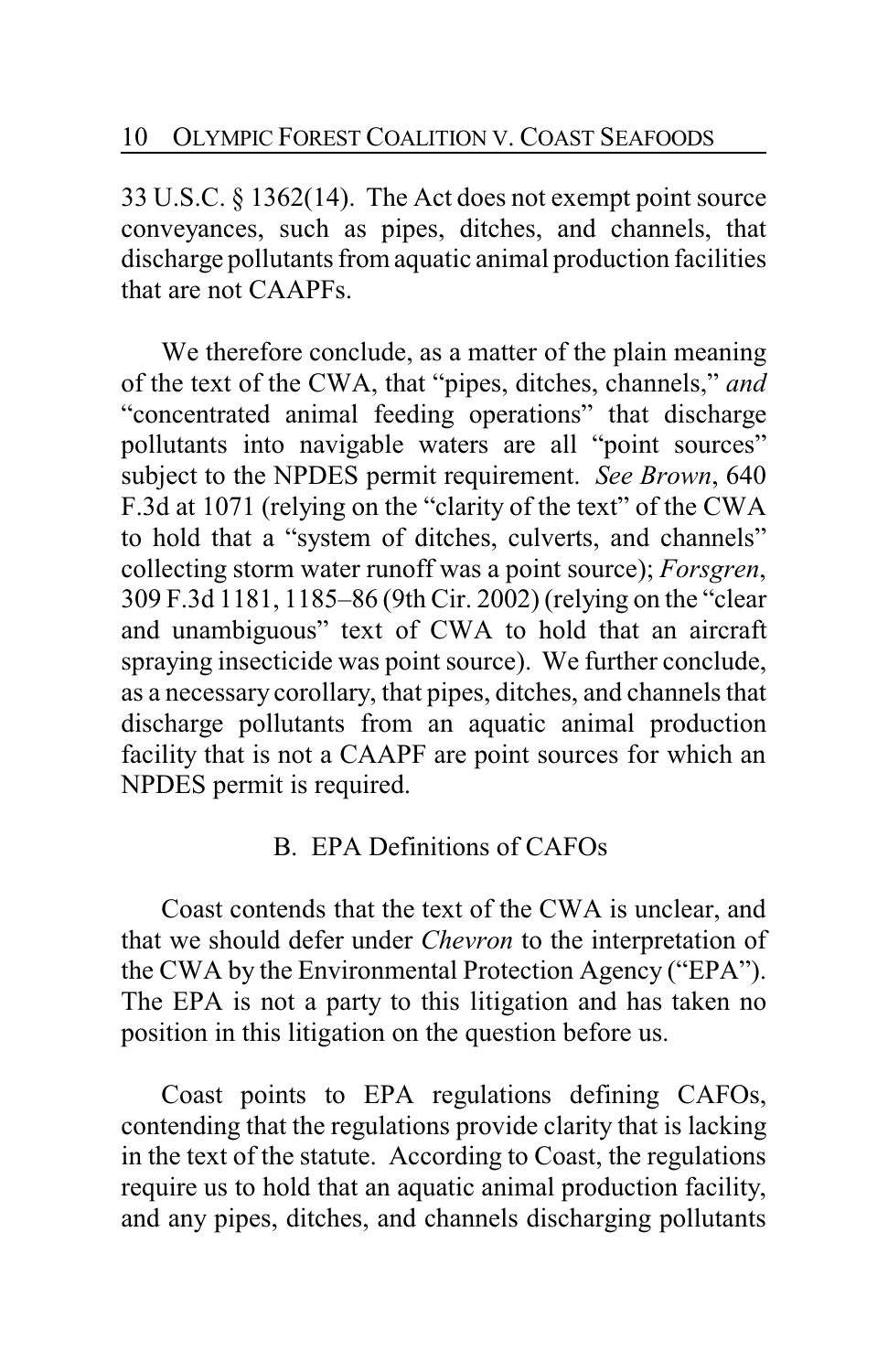from that facility, can be regulated as a point source only if it is a CAAPF. That is, according to Coast, pipes, ditches, and channels are not point sources if they discharge pollutants from an aquatic animal production facility that is not a CAAPF. A description of the EPA's CAFO regulations shows why Coast is right in contending that the text of the CWA is unclear with respect to CAFOs, but wrong in contending that the lack of clarity is relevant to the question before us.

As indicated above, a "concentrated animal feeding operation," or CAFO, is listed in  $\S$  1362(14) as a point source. There are two subcategories of the statutory category CAFO.

The first subcategory is a CAFO for land-based animals. This subcategory, called a CAFO in EPA regulations, is defined in 40 C.F.R. § 122.23. The criteria specified in the regulation are quite elaborate, and it is not necessary to describe all of them here. They include such things as the number and type of animals (*e.g.*, 700 mature dairy cows, 2,500 swine each weighing 55 pounds or more, 55,000 turkeys), *id.* § 122.23(a), (b)(4), (6), and several factors relevant to designation as a CAFO (*e.g.*, the size of the feeding operation and the amount of waste reaching waters of the United States, the location of the feeding operation relative to waters of the United States, and the means of conveying animal wastes into waters of the United States). *Id.* § 122.23(c)(2).

The second subcategory is a CAFO for aquatic animals. This subcategory, called a CAAPF in EPA regulations, is defined in 40 C.F.R. § 122.24. There are two ways in which an aquatic animal production facility may be designated a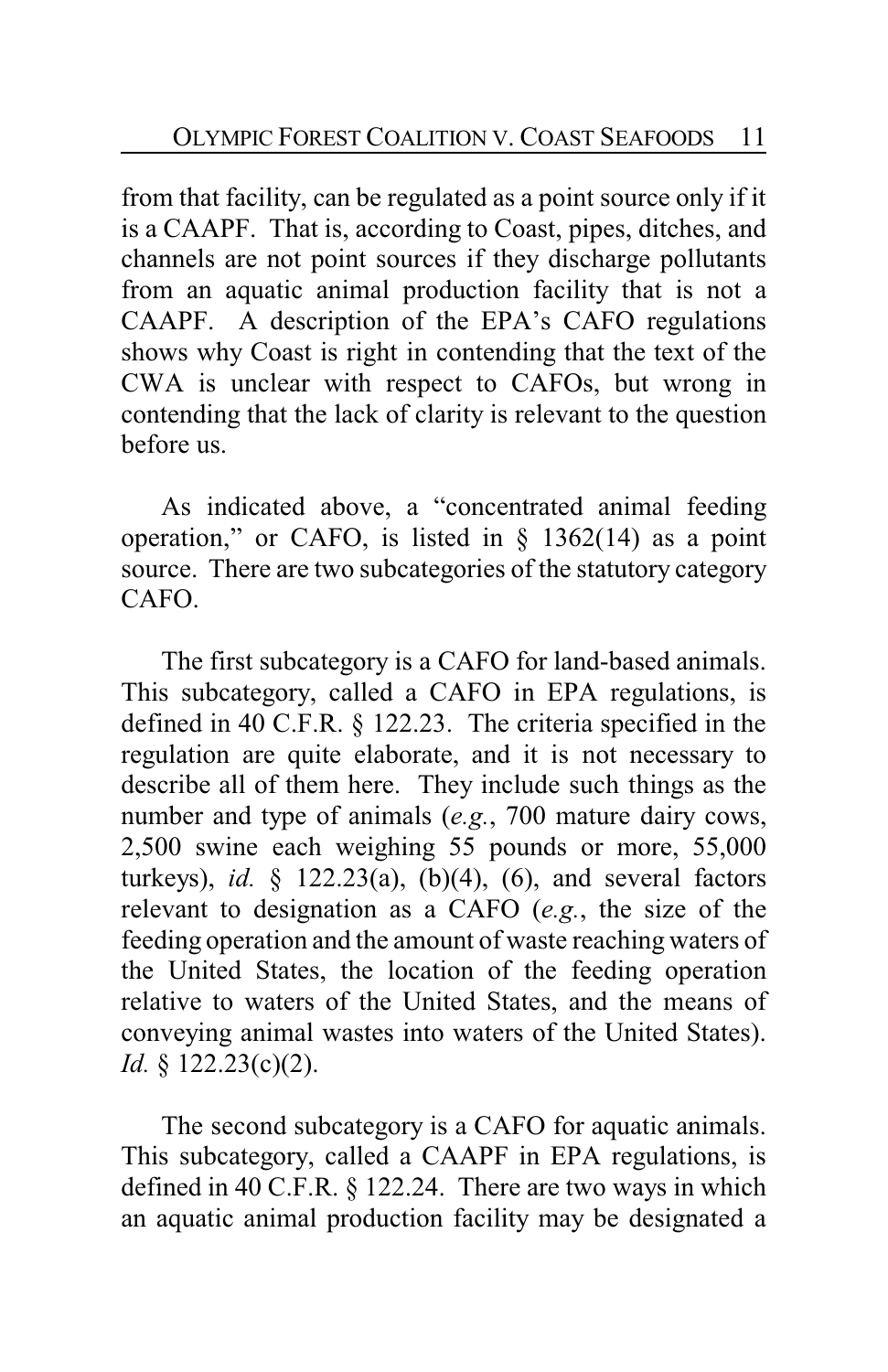CAAPF. First, a facility is a CAAPF if it meets the criteria set forth in Appendix C to 40 C.F.R. § 122. *See* 40 C.F.R. § 122.24(b). For cold-water aquatic animals such as salmon and oysters, a facility must meet the following criteria. The facility must "discharge at least 30 days per year"; it must produce at least 9,090 "harvest weight kilograms . . . of aquatic animals per year"; and it must feed at least "2,272 kilograms . . . of food during the calendar month of maximum feeding." Appendix C (a). Second, a facility that does not meet the criteria of Appendix C may be designated a CAAPF by the Director of the EPA, or by an authorized state official, on a case-by-case basis after an in-person inspection of the facility.  $40$  C.F.R.  $\S$ § 122.24(b)–(c), 122.25(a). Factors to be considered in making such a designation are: "(i) The location and quality of the receiving waters of the United States; (ii) The holding, feeding, and production capacities of the facility; (iii) The quantity and nature of the pollutants reaching waters of the United States; and (iv) Other relevant factors." *Id.* § 122.24(c).

We agree with Coast that the EPA's CAFO regulations resolve a lack of clarity in the CWA. Section 1362(14) provides that a "concentrated animal feeding operation" is a point source, but the words "concentrated" and "operation" are not self-defining. The regulations just described provide a precision that is lacking in the statutory language. However, the lack of clarity in the statutory term "concentrated animal feeding operation" is irrelevant here, for the meaning of that term is not the question before us.

The question is whether "pipes, ditches, [and] channels" and "concentrated animal feeding operations" are all point sources. Sections 122.23 and 122.24 of the EPA regulations tell us only what a CAFO is. These regulations do not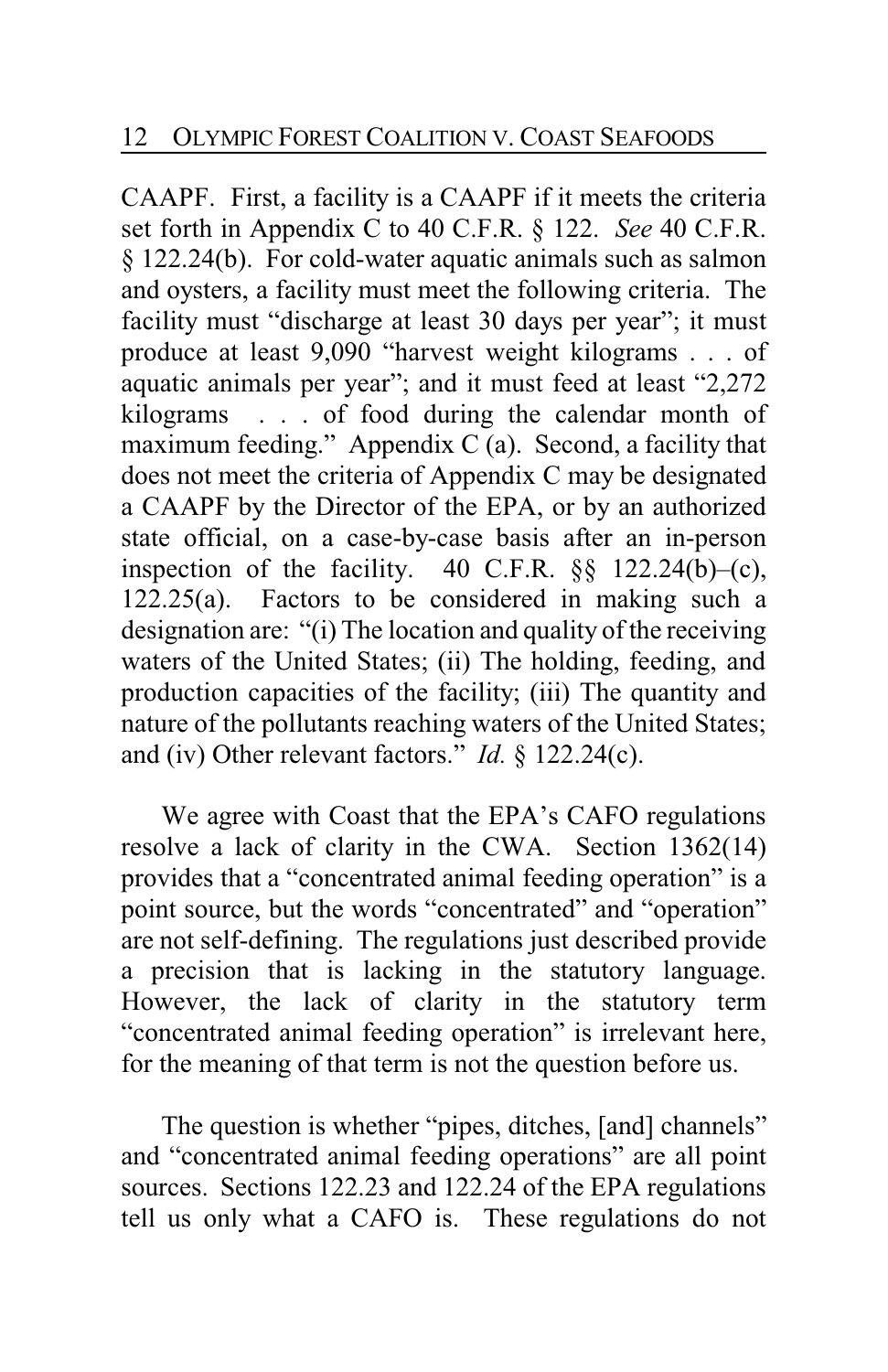purport to tell us whether pipes, ditches, and channels that discharge effluents from non-concentrated aquatic animal production facilities are point sources.

## C. Practical Sense of the Permitting Scheme

It makes practical sense that a CAFO is itself a point source. A CAFO can discharge pollutants through pipes, ditches, channels, or similar conduits; but it often discharges pollutants directly, without using any such conduit. For example, a CAFO for land-based animals such as a cattle feeding lot can discharge pollutants from a manure storage "lagoon" into navigable waters through direct seepage into the earth or through overflows from the lagoon. *See*, *e.g.*, *Waterkeeper All., Inc. v. E.P.A.*, 399 F.3d 486, 494 (2d Cir. 2005) ("[P]ollutants can infiltrate the surface waters in a variety of ways including . . . overflows from storage 'lagoons[.]'"). A CAFO for aquatic animals, such as a salmon farm, often discharges pollutants directly into navigable waters. Since a CAFO requires an NPDES permit, the permit covers all discharges from the CAFO however the discharges are made, including through pipes, ditches, and channels. *See*, *e.g*., *Cmty. Ass'n for Restoration of the Env't v. Henry Bosma Dairy*, 305 F.3d 943, 955 (9th Cir. 2002) ("[F]ields where manure is stored and ditches therein are part of the CAFO and thus, point sources").

It also makes practical sense that pipes, ditches, and channels that discharge pollutants from a non-concentrated aquatic animal production facility are point sources. If the facility is not a CAAPF, it cannot be required to obtain an NPDES permit as a CAAPF. But the fact that an aquatic animal production facility is not a CAAPF does not mean that the facility does not discharge pollutants through pipes,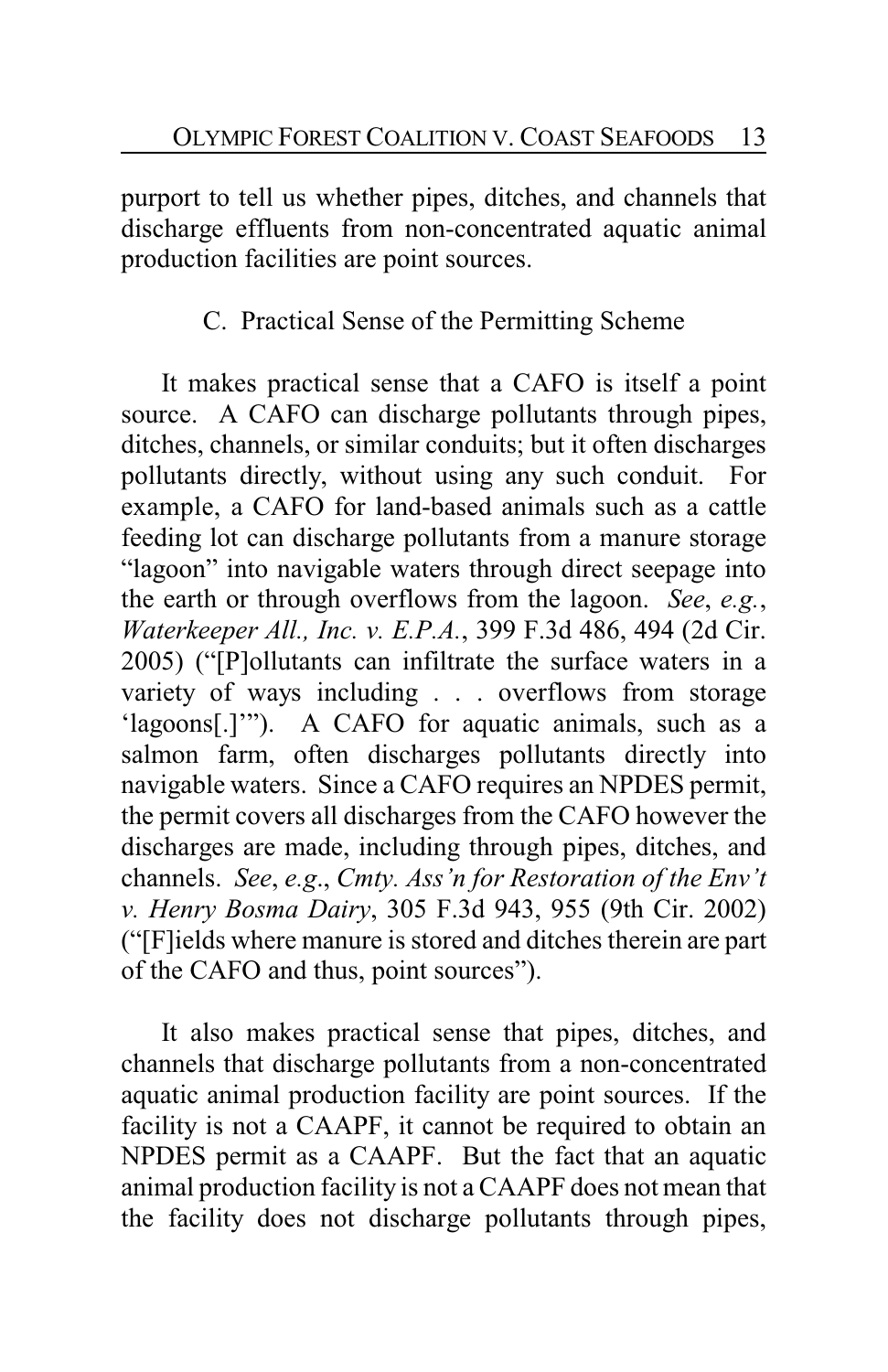ditches, and channels. To the degree that such a facility discharges pollutants through pipes, ditches, and channels, those pipes, ditches, and channels are point sources. If they were not point sources, a non-concentrated aquatic animal production facility would be free to pollute at will, exempt from any regulation under the CWA and the NPDES system.

Coast disagrees, arguing that a non-concentrated aquatic animal production facility is necessarily not a significant contributor of pollution. That is, if the facility does not satisfy the criteria of 40 C.F.R. § 122.24, Appendix C, and has not been designated a CAAPF by the Director or an authorized state official applying the factors listed in  $§$  122.24(c), the facility is necessarily not a significant polluter. Therefore, argues Coast, it does not make sense to characterize as point sources pipes, ditches, and channels that discharge pollutants from non-concentrated aquatic animal production facilities. Coast's argument is refuted in the very case before us.

As described above, on July 19, 2016, after Olympic Forest filed its complaint in this case, Coast wrote a letter to Washington's Department of Ecology ("Ecology"), asking whether its oyster hatchery was required to obtain an NPDES permit. Three years earlier, based on the Rensel Report, Ecology had concluded that Coast's hatchery did not need an NPDES permit. On July 29, Ecology responded to Coast's letter, stating that a permit was not required and giving two reasons. First, Coast's hatchery did not satisfy the criteria of Appendix C for a CAAPF. Second, based on the Rensel Report, the hatchery did not otherwise qualify as a CAAPF. Ecology wrote, referring to its earlier decision, "[an] Ecology surface water monitoring specialist had reviewed the report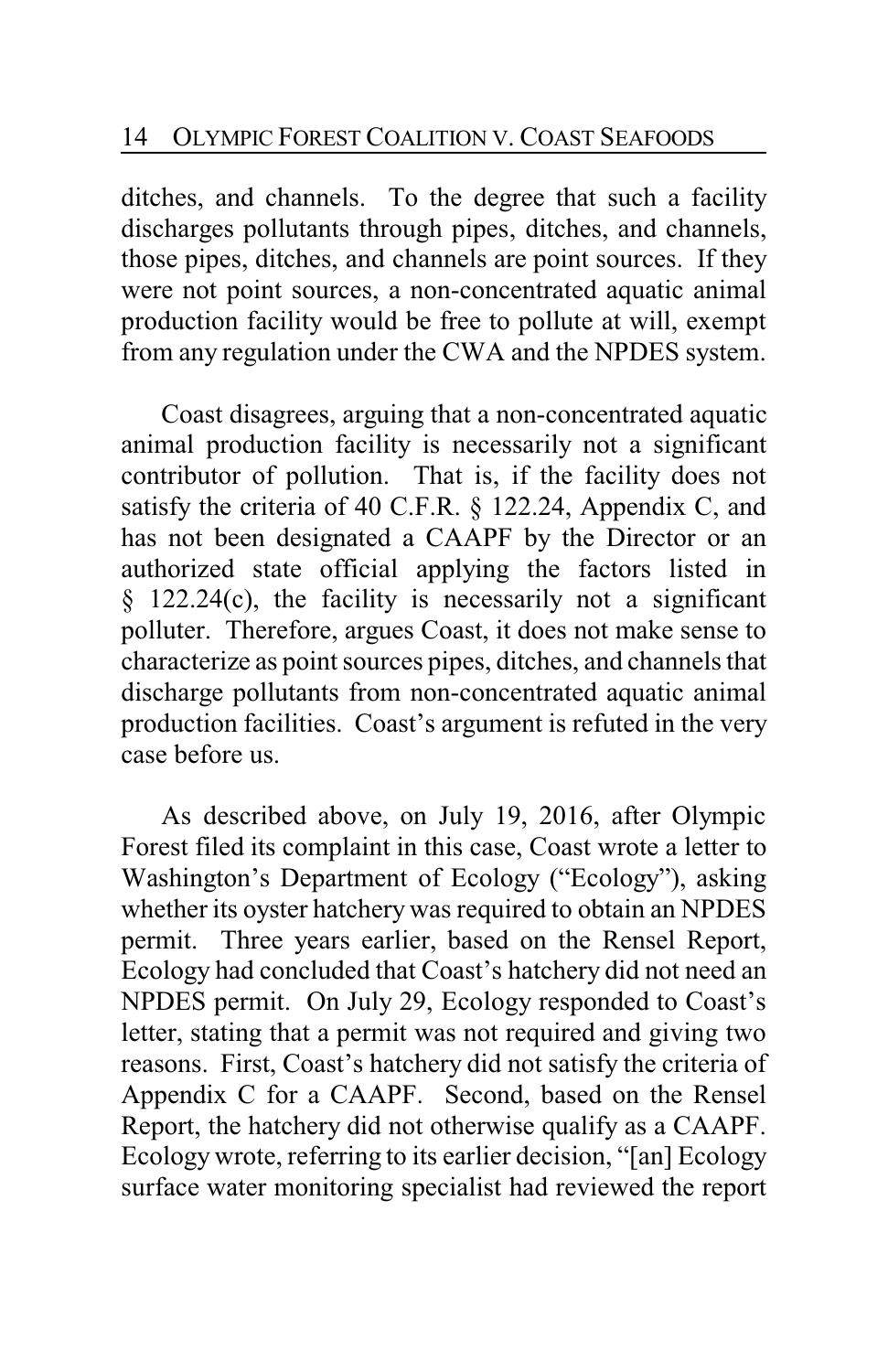and concurred with Dr. Rensel's findings that discharge from facility was unlikely to alter the Quilcene Bay water quality."

Ecology thus determined that Coast's hatchery did not meet the criteria of a CAAPF specified in § 122.24, Appendix C. That factual determination is not disputed. Ecology further determined that the hatchery did not meet the criteria for designation as a CAAPF under  $\S$  122.24(c). The manner in which Ecology made this second determination reveals the flaw in Coast's argument.

In concluding in 2013 and again in 2016 that Coast's hatchery is not a CAAPF under § 122.24(c), Ecology relied on the Rensel Report, which was commissioned and paid for by Coast. There is no indication in Ecology's July 29, 2016, letter to Coast that Ecology ever conducted its own assessment of pollutants discharged from the hatchery, or that it considered any other source of information than the Report. According to the complaint, significant amounts of chlorine are discharged from Coast's hatchery through pipes, ditches, and channels. However, Rensel Associates failed to test for chlorine, and the Report upon which Ecology relied accordingly reported no chlorine discharges. Assuming, as we must, that the allegations in the complaint are true, there are discharges of chlorine from the hatchery's pipes, ditches, and channels that require an NPDES permit.

## D. *APHETI*

Finally, citing *Ass'n to Protect Hammersley, Eld, & Totten Inlets v. Taylor Resources, Inc*. ("*APHETI*"), 299 F.3d 1007 (9th Cir. 2002), Coast contends that we have already decided the question presented in this case. Plaintiff in *APHETI* contended that defendant Taylor Resources was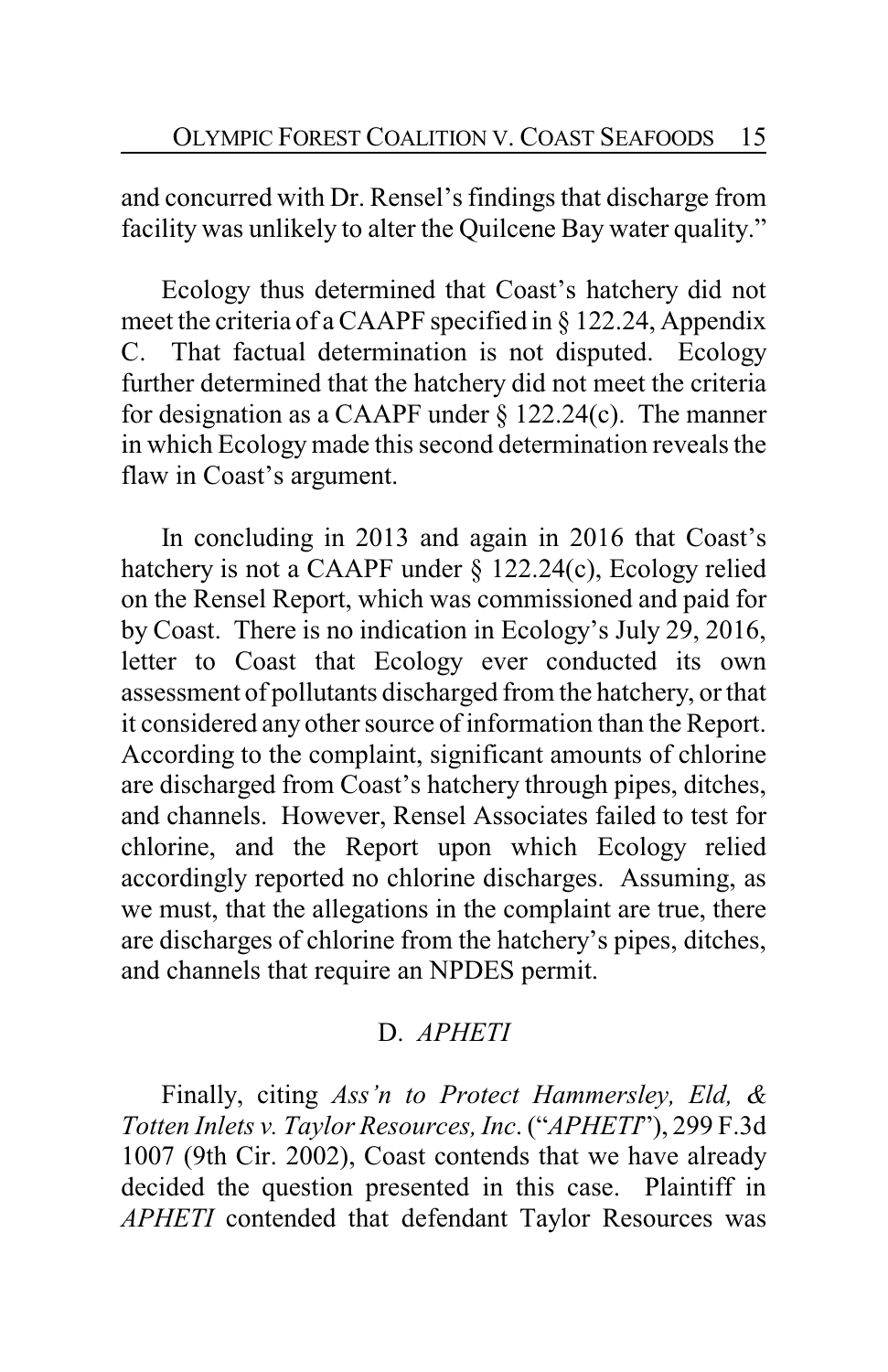required to obtain an NPDES permit for its Totten Inlet mussel-harvesting rafts located in Puget Sound. Suspended from the rafts were ropes on which mussels grew until they were harvested. The mussels were nourished by nutrients naturally found in the water of the Sound. As a "byproduct of their metabolism," the mussels produced and released into the water "particulate matter, feces and pseudo-feces," and generated "ammonium and inorganic phosphate" that dissolved in the water. *Id.* at 1010.

Plaintiff contended that Taylor's rafts were point sources<br>er \$ 1362(14). We disagreed. We held that the under  $\S$  1362(14). We disagreed. particulate matter, mussel feces, and other "natural byproduct" of mussels were not "pollutants" within the meaning of the CWA. *Id.* at 1016. In the alternative, we held that the mussel rafts were not CAAPFs, and therefore not point sources, because defendant Taylor did not feed the mussels. The rafts therefore did not meet the criteria for classification as CAAPFs under 40 C.F.R. § 244.24, Appendix C. *Id.* at 1018.

In the passage upon which Coast relies, we then wrote:

[Plaintiff] APHETI argues that, even if Taylor's mussel harvesting facilities do not meet the EPA's definition of a CAAPF, they still fall under the general definition, "discernible, confined, and discrete conveyance," or under the more specific definition, "*vessel or other floating craft*." By this reasoning, APHETI argues that Taylor's mussel rafts are "point source[s]" and that their operation, if discharging pollutants, requires an NPDES permit. But, whatever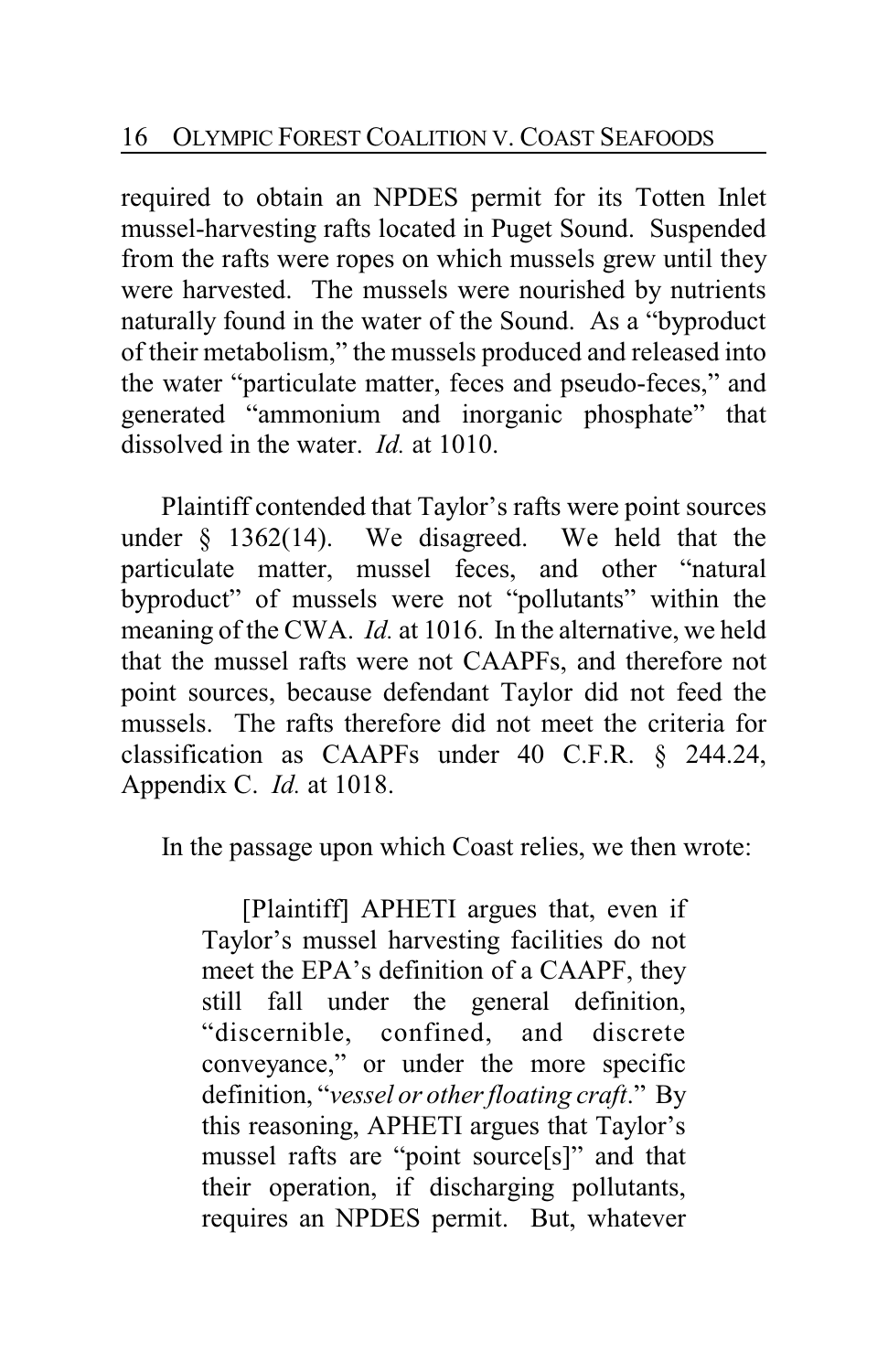merit this argument might have in the absence of a regulatory definition of when an aquatic animal feeding operation is a point source, the argument has little persuasive effect when faced with aquatic animal farming that does not involve feeding and that is not within the express and described limits that invoke the Act under the regulation.

. . . In the context of aquatic animal harvesting, the EPA's regulations expressly exclude from the definition of "point source" *facilities*, like Taylor's that do not meet certain feeding thresholds. To hold that these *facilities* are nonetheless "point sources" under the statutory definition would render the EPA's CAAPF criteria superfluous and undermine the agency's interpretation of the Clean Water Act.

*Id.* at 1018–19 (emphases added).

Plaintiff in *APHETI* never argued that "pipes, ditches, and channels" were point sources if they discharged pollutants from aquatic animal production facilities. Rather, it argued that the catch-all phrase "discernible, confined and discrete conveyance," and the more specific phrase "vessel or other floating craft," provided additional definitions of point sources under which the rafts could be regulated. Plaintiff argued that if the rafts were not a point source as a "concentrated aquatic animal production facility," they could be a point source as another kind of "facility," such as a "vessel or other floating craft." *Id*.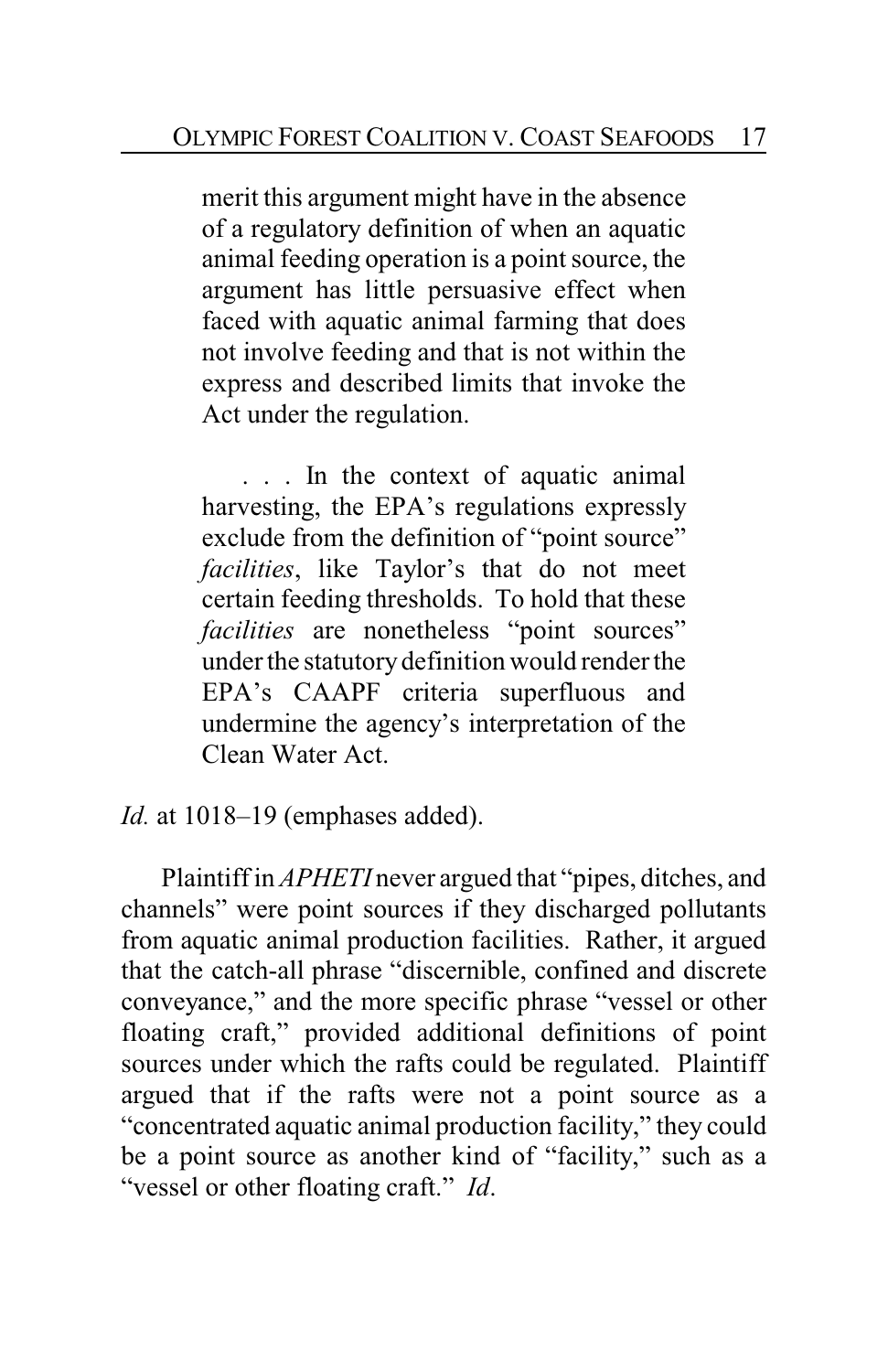#### 18 OLYMPIC FOREST COALITION V. COAST SEAFOODS

As Coast has pointed out in its briefing to us, CAAPFs are not conveyances in the sense of conduits, such as pipes, ditches, and channels. Rather, in the terminology used by the EPA, they are facilities, as the phrase "concentrated aquatic animal production facilities" indicates. These facilities are in and of themselves point sources, whether or not they use conduits such as pipes, ditches, channels to introduce pollutants into navigable waters. Plaintiff in *APHETI* appears to have recognized the distinction between conduits such as pipes, ditches, and channels, on the one hand, and facilities, on the other. It argued that if the rafts were not CAAPFs, one kind of "facility" listed as a point source in  $\S$  1362(14), they could be "vessel[s] or other floating craft," another kind of facility listed as a point source. *Id*. We rejected that argument in *APHETI*, concluding that an aquatic animal production facility could only be a point source as a "concentrated aquatic animal production facility," and not as another kind of facility such as a "vessel or other floating craft." *Id*.

Because there were no conduits such as pipes, ditches, or channels associated with Taylor's mussel rafts, plaintiff in *APHETI* made no argument with respect to such point sources. In the passage from *APHETI* upon which Coast relies, we were responding to a different argument, one that addressed two kinds of "facilities." We therefore conclude, contrary to Coast's contention, that we did not in *APHETI* decide the question before us today.

#### Conclusion

We affirm the district court. We hold that pipes, ditches, and channels that discharge pollutants from non-concentrated